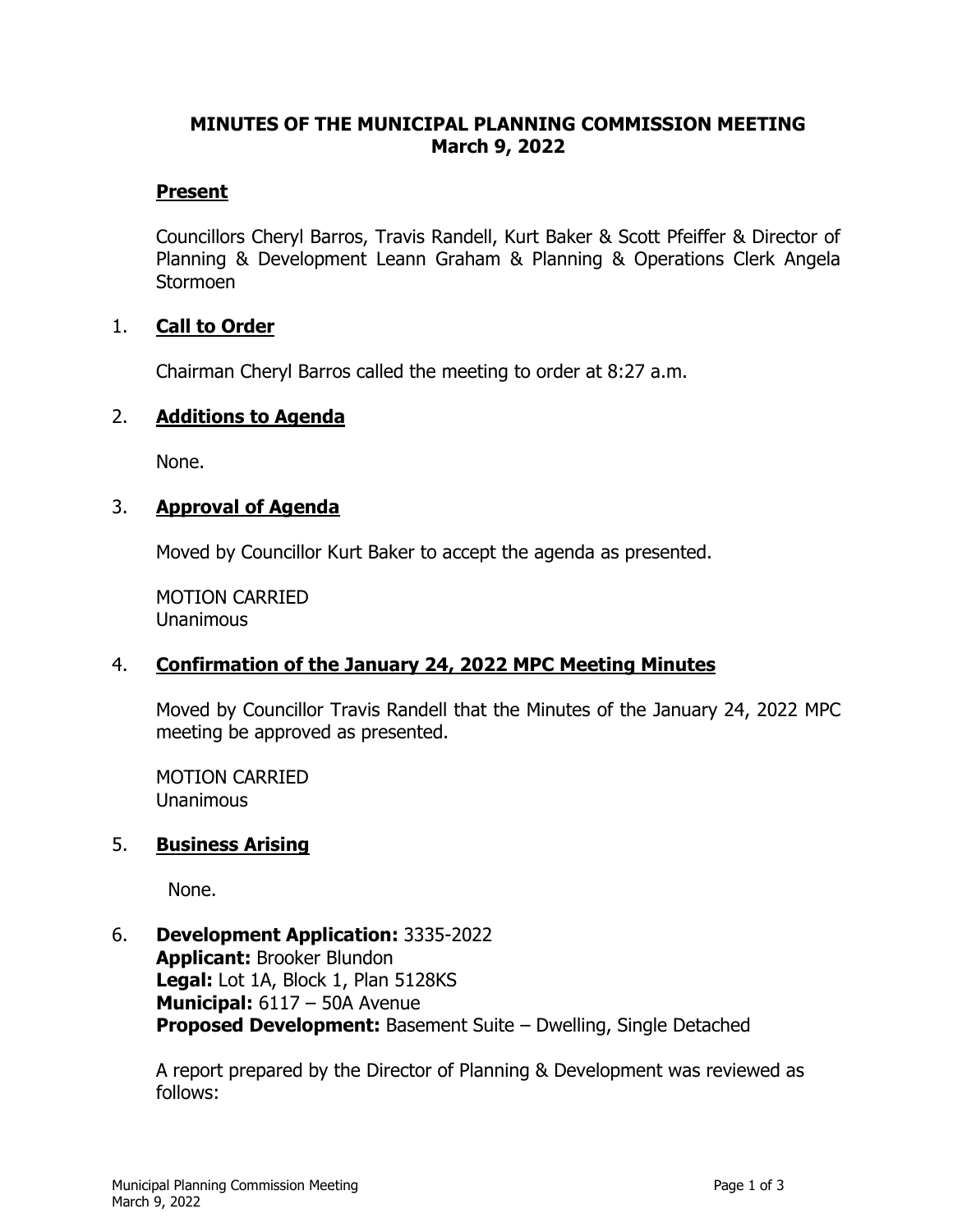## **General**

The applicant is proposing to add a basement suite as an additional dwelling to the existing single family dwelling at 6117 – 50A Avenue. The proposed basement suite will have a separate entrance and the applicant is required to provide 4 off street parking stalls to accommodate 2 stalls/dwelling unit as required by the Town of Stettler's Land Use Bylaw.

The applicant will be required to ensure the basement suite is built to the current Alberta Building Code standards, including proper fire separation between units, hard wired fire alarms, separate heating systems, proper egress from basement windows, etc.

The proposed development is located in Land Use District R2: General Residential and as such the basement suite is considered a discretionary use.

#### **Development Review:**

Land Use District – R2 – Residential General Existing Land Use –Dwelling, Single Detached Proposed Land Use – Basement Suite – Dwelling, Single Detached Only

• Definition – means a basement developed as a dwelling unit within a Single Family Dwelling and approved by the Development Authority all dwelling units must adhere to the provisions of the Alberta Safety Codes Act.

## **Legislation and Policy**

Staff has assessed this application against the provisions outlined in the Town of Stettler Land Use Bylaw 2060-15.

## **Recommendation**

That the Municipal Planning Commission approve this application subject to the following conditions:

- 1. The applicant must comply with all the provisions of the Town Of Stettler Land Use Bylaw #2060-15.
- 2. The owner is responsible for the cost and repair of any damage to public property or works located thereon that may occur as a result of undertaking work regulated by the Alberta Building Code.
- 3. Compliance with the provisions of Land Use Bylaw #2060-15 does not exempt the applicant from compliance with any provincial, federal, or other municipal legislation;